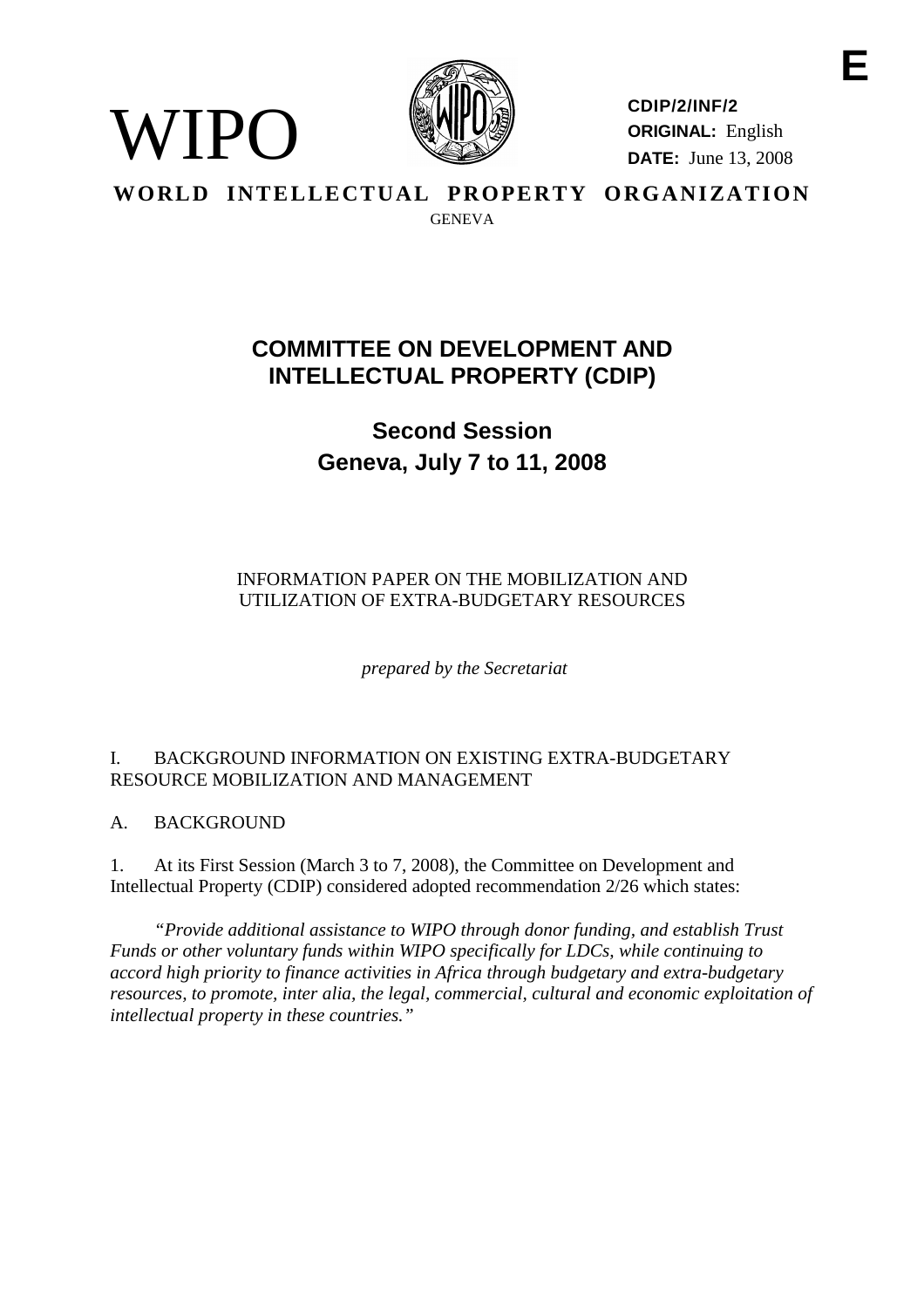2. Following the CDIP's initial consideration of this recommendation, the Secretariat undertook to prepare for the Second Session of the CDIP a paper which would: provide additional information on WIPO's resource mobilization activities and would also address options for possible future activities reflecting the issues and points raised in the discussion on Recommendation 2 at the CDIP's First Session (see CDIP 2/2, Cluster A, Recommendation 2). This paper is structured as follows: Section I (B) and its annex provides information on existing extra-budgetary resource (EXBR) mobilization activities and the management of those resources; Section II provides information on current efforts to broaden WIPO's donor base and increase the amount of EXBR available for activities, in particular in relation to least developed countries (LDCs) while continuing to accord high priority to finance activities in Africa; and, Section III outlines future activities and issues in particular the objectives, scope and format of a possible donor conference which could be organized in 2008/09, and consultation and monitoring mechanisms with regard to EXBR.

### B. EXISTING ARRANGMENTS FOR THE MOBILIZATION AND MANAGEMENT OF EXTRA-BUDGETARY RESOURCES (EXBR)

3. WIPO's current EXBR mobilization activities can be grouped into the following main categories:

- (i) Funds-in-Trust for program activities;
- (ii) Funds-in-Trust for Junior Professional Officers (JPOs);
- (iii) A variety of in-kind and cost-sharing agreements;
- (iv) The WIPO Voluntary Fund for Accredited Indigenous and Local Communities.

Each of these forms of support to WIPO's work is of great value and provides significant assistance to the Organization in the successful delivery of its overall mandate. Given the particular context of the CDIP's recommendation and its discussions on this subject this paper focuses primarily on resources, provided by donors, for program activities which are currently managed as a series of Fund-in-Trust Agreements.

4. Responsibility for EXBR mobilization and the management of programs funded by voluntary contributions is decentralized. There are currently a total of 8 donors providing extra-budgetary resources in the form of Funds-in-Trust for program activities and one additional donor providing funds exclusively for costs associated with the Junior Professional Officer (JPO) scheme. The current list of donors as shown in Table IV of the approved Program and Budget 2008/09 (reproduced in the Annex) are Finland, France, Italy, Japan, Republic of Korea, Spain, United States and the European Union. In addition, Germany provides funding for the JPO scheme. As is shown in that Table, the total extra-budgetary resources anticipated for the 2008/09 biennium is Swiss francs 12.9 million<sup>1</sup>. A number of countries also entrust funds to WIPO for the provision of technical assistance for their own national capacity building programs. Such bilateral voluntary funds include, for example, Brazil, Costa Rica, El Salvador, Libyan Arab Jamahiriya and Uruguay.

<sup>1</sup> This figure is purely indicative and is based on previous funding patterns. It does not represent Member States' commitments except in those cases where the FIT arrangement also covers the 2008/09 period.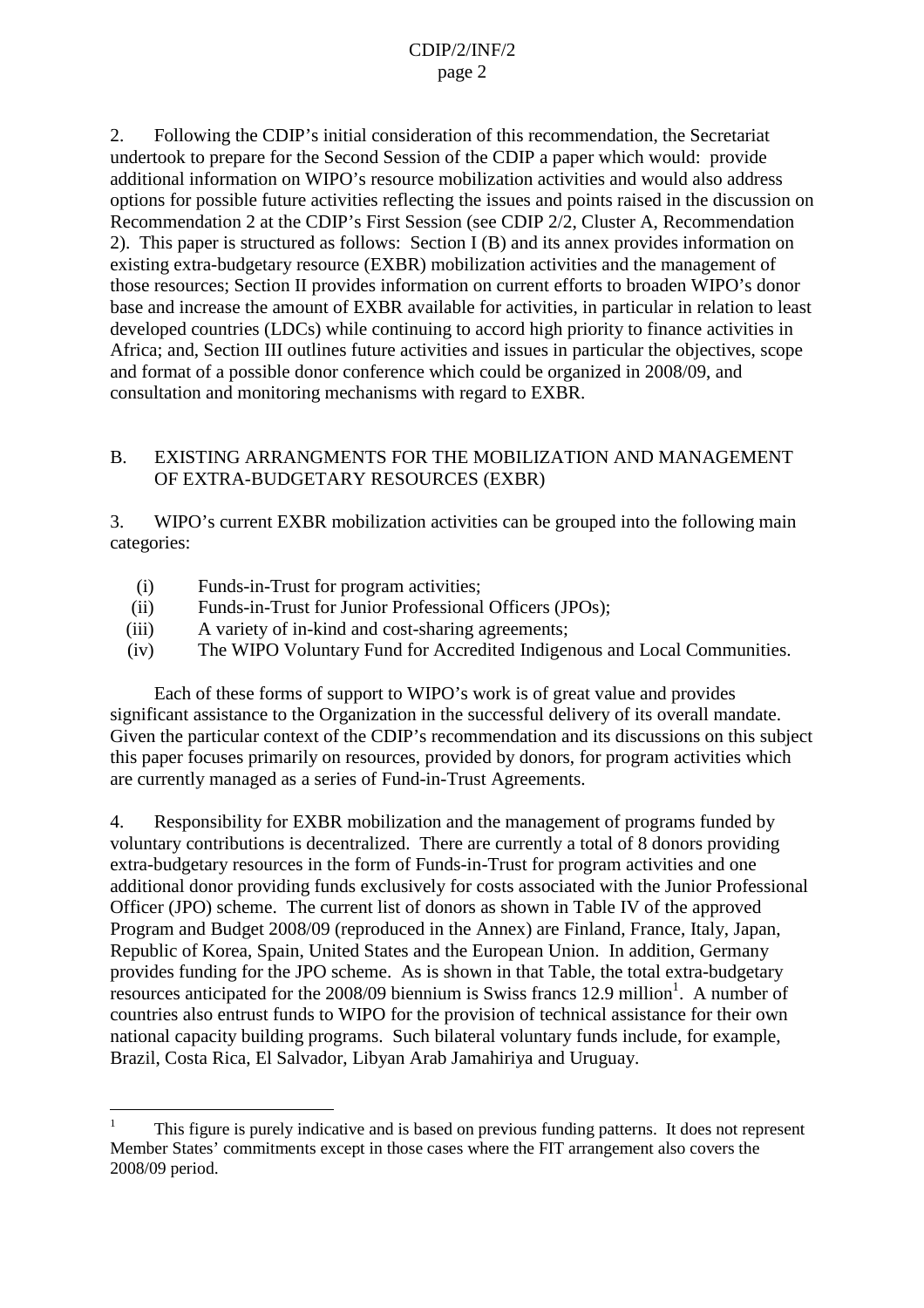There are also cost-sharing arrangements such as those in place with Australia, Singapore and Sweden. Current donors to the WIPO Voluntary Fund are France, Norway, South Africa, Switzerland, SwedBio/CBM (the Swedish International Biodiversity Programme) and the Christensen Fund. An additional pledge has been made by the Christensen Fund.

5. The Financial Regulations and Rules provide the framework for the management of such voluntary contributions:

#### *"C. VOLUNTARY CONTRIBUTIONS, GIFTS AND DONATIONS*

*Acceptance and purpose*

*Regulation 3.11*

*Voluntary contributions, gifts and donations, whether or not in cash, may be accepted by the Director General provided that the purposes for which the contributions are made are consistent with the policies, aims and activities of the Organization and provided that the acceptance of such contributions that directly or indirectly involve significant additional financial liability for the Organization shall require the consent of the General Assembly.*

*Regulation 3.12*

*Monies accepted for purposes specified by the donor shall be treated as trust funds.*

*Authority and Liability*

*Rule 103.1*

*(a) In cases other than those approved by the General Assembly, the receipt of any voluntary contribution, gift or donation to be administered by the Organization requires the acceptance of the Controller on behalf of the Director General,*

*(b) Voluntary contributions, gifts or donations which directly or indirectly involve additional financial liability for the Organization may be accepted only with the approval of the General Assembly;*

*(c) Gifts or donations are to be defined and administered as voluntary contributions".* 

6. As indicated in the Financial Regulations and Rules, these funds are managed as a series of individual Funds-in-Trust (FIT) agreements. The financial management, reporting and accounting for all funds are subject to WIPO Financial Regulations and Rules which include provision for both internal and external audit. The financial details of all funds are published in the WIPO Financial Management Reports (FMR) for each biennium. In addition, individual donors may request specific financial accounting and reporting arrangements in the respective Memoranda of Understanding (MoU) establishing the FIT Agreements. Evaluations of activities conducted under FITs are also subject to the overall WIPO evaluation framework<sup>2</sup> implemented by WIPO's Internal Audit and Oversight Division

<sup>&</sup>lt;sup>2</sup> The WIPO Evaluation Policy (2007).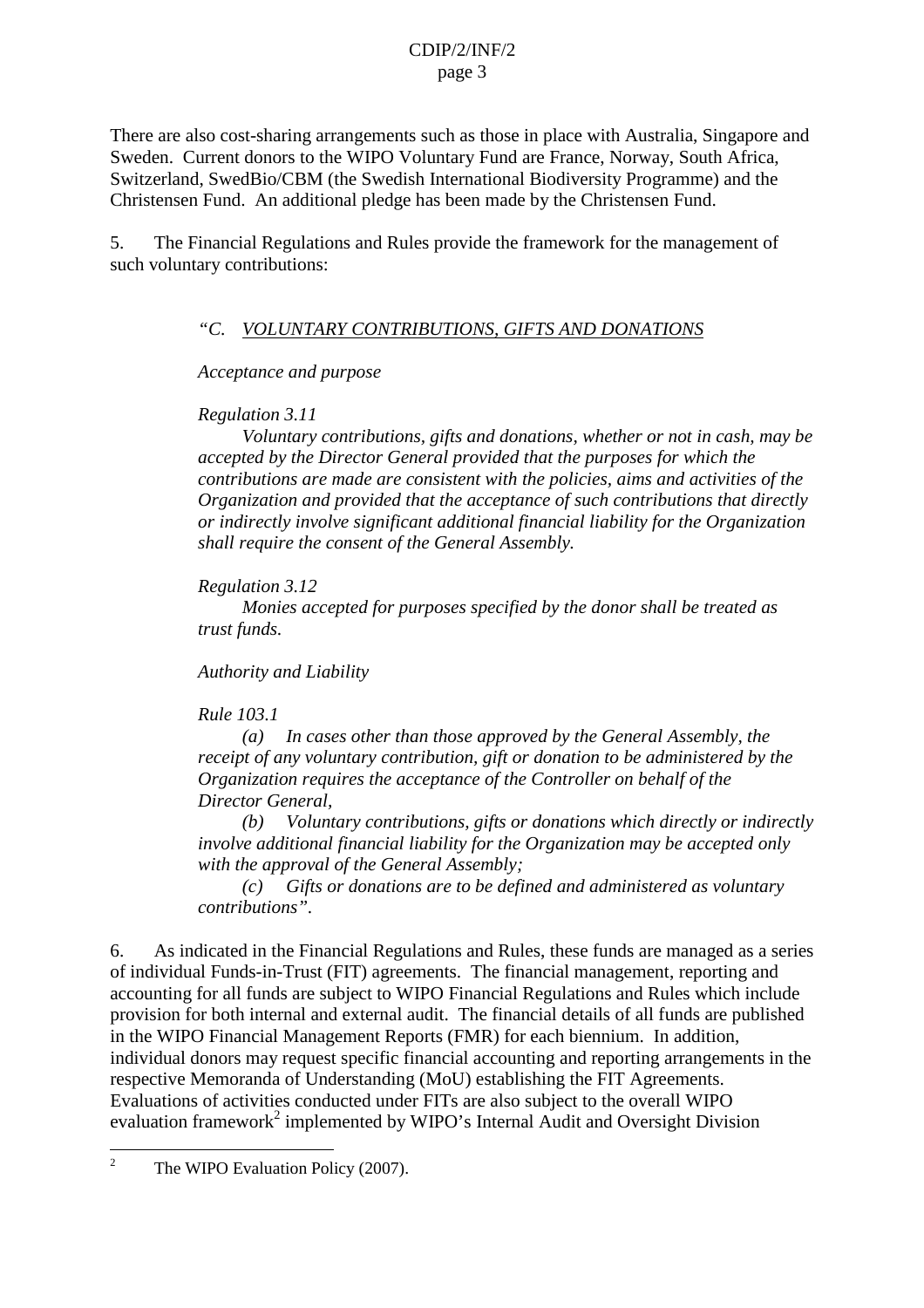(IAOD) and activities undertaken with FIT financing are covered by Program Performance Reports. The consultation mechanisms for each FIT which assist in the planning, monitoring, financial reporting and review of FIT activities are, in each case, established by the respective FIT Agreements with donors.

7. The following provides a brief summary of the purpose, scope, and consultation mechanisms for each of the FITs for program activities provided by WIPO's current extra-budgetary donors:

#### FINLAND

8. A FIT was signed between WIPO and the Finnish Ministry of Education and Culture in 2006 and between WIPO and the Finnish Copyright Society (FCS) in 2007 with an annual contribution of Euro 30,000 to WIPO. The fund is used to facilitate activities aimed at developing methodologies and carrying out studies on the creative industries. The current MoU extends to December 2008. Upon mutual agreement by the two parties the MoU can be further extended. A financial statement is to be submitted by WIPO upon the termination of the implementation of the Agreement.

#### FRANCE

9. There are two FIT Agreements with France, one relating to copyright and the other to industrial property. France's National Institute for Industrial Property (INPI) began contributing to WIPO in 1980, making France the longest established of all WIPO's FIT donor countries. INPI conducts an active bilateral cooperation policy in support of developing countries and countries with economies in transition. Collaboration with WIPO through the FIT program is an integral part of this broader policy, through which INPI builds on the synergies offered by partnerships pursuing shared development objectives. The geographical coverage of these two FITs is worldwide.

10. WIPO and INPI establish an annual action plan based on proposals submitted by various sectors within WIPO, which reflects both the needs and demands expressed to them from the potential beneficiary developing countries and regions. As a result of the activities led by WIPO and financed by the French fund in recent years many developing countries and transition countries have been able to benefit from the expertise of top IP specialists, put in place more efficient procedures, enhance their legislation taking into account the evolution of international treaties and agreements (e.g. the Agreement on Trade-Related Aspects of Intellectual Property Rights (TRIPS)) and provide IP training for their IP officials and users.

#### ITALY

11. WIPO concluded a FIT Agreement with Italy on September 10, 2007. The Government of Italy has contributed a total of Swiss francs 1,244,000 for activities under this Agreement. The main focus of activities to be undertaken relate to:

- The relationship between IP and technological development;
- The development of creative industries;
- The use of IP by small and medium-sized enterprises:
- The protection of geographical indications and industrial designs;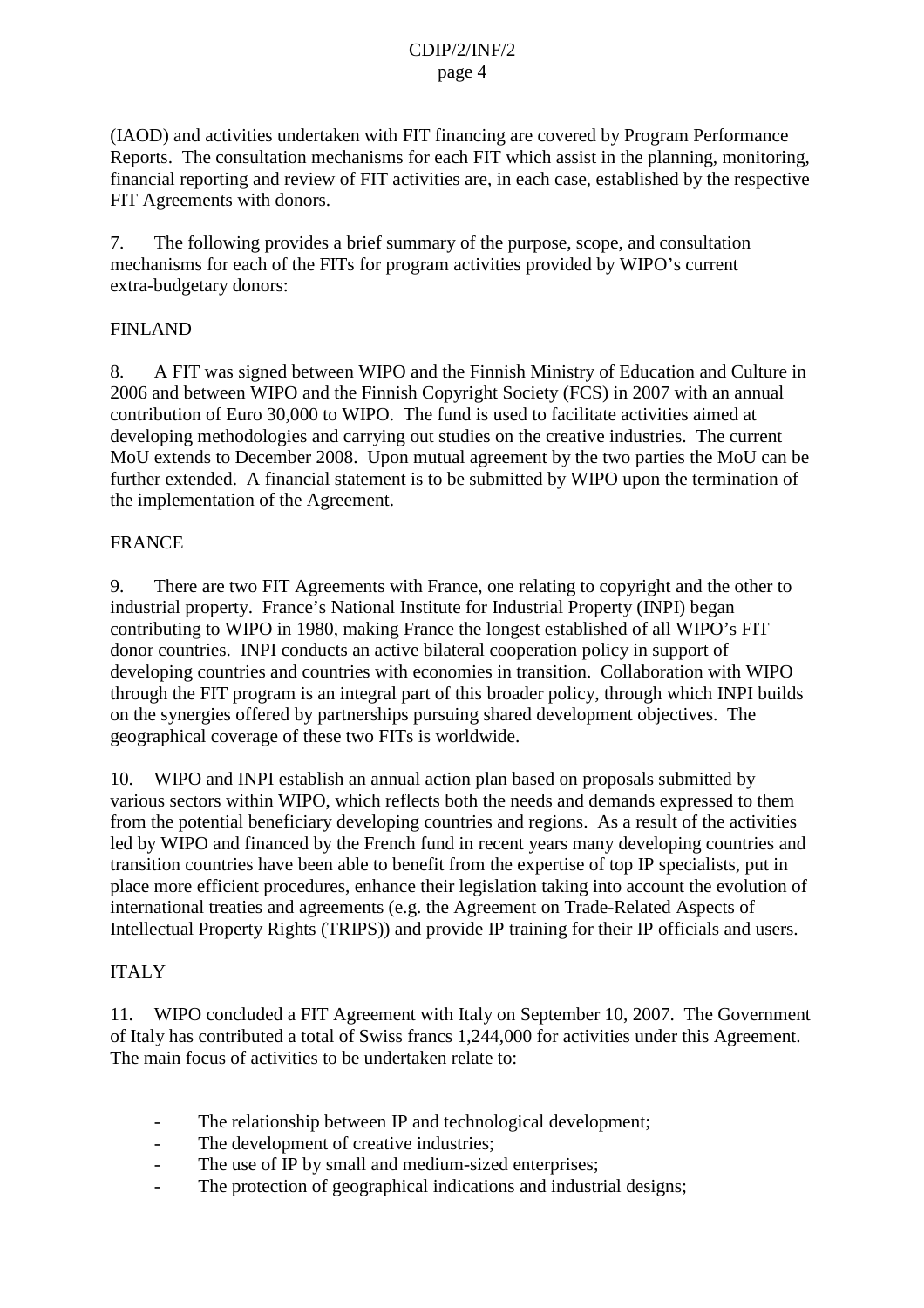- IP Training; and
- Counterfeiting and audiovisual piracy.

12. The FIT extends to all developing countries and countries with economies in transition, with special emphasis on assistance to LDCs and countries in the Mediterranean area. Meetings are currently under way to define the 2008 Workplan, in addition to the ongoing activities within the framework of the 2008-2009 Turin Master Program in Intellectual Property.

# JAPAN

13. In 1987, the Government of Japan and WIPO entered into a FIT Arrangement as a mechanism for collaborating in raising awareness of the importance of IP and in assisting countries in Asia and the Pacific to strengthen their IP systems. This cooperation started in 1987 with the Japan Patent Office (JPO) in the field of industrial property and in 1993 with the Japan Copyright Office (JCO) in the field of copyright and related rights. Over the years, the funds have grown in size and in the range and scope of activities.

14. These FIT arrangements are utilized for the delivery of integrated programs in areas ranging from modernization of intellectual property systems, public outreach and educational activities, facilitating university-industry partnership and effective use of IP assets by SMEs, to collective management of copyright and related rights and effective enforcement of industrial property and copyright and related rights. Specific activities include the organization of focused seminars and workshops at various levels (regional, sub-regional and national), training courses, expert advisory missions, long-term fellowship programs, provision of office equipment, and translation and customization of selected WIPO materials.

15. Activities under FIT-Japan (Industrial Property) mainly target developing and least developed countries in Asia and the Pacific region, particularly those countries whose economic and technological growth require an effective framework for the development and transfer of technology. The arrangement maintains flexibility with regard to the participation of countries from other regions. Activities under the FIT Japan (Copyright) concern primarily developing countries and LDCs in Asia and the Pacific region, particularly those developing and least developed countries whose economic and cultural development require the promotion and protection of copyright and related rights.

16. The total anticipated funds for the two FIT agreements with Japan in 2008/2009 biennium is Swiss Francs 4.98 million. Of that, an amount of Swiss Francs 3.8 million is for programs and activities in the area of industrial property and an amount of Swiss Francs 1.18 million is for programs and activities in the area of copyright and related rights. Both arrangements provide for annual program and evaluation meetings with the respective offices, namely JPO and JCO, to review activities undertaken in the previous year and to plan the work for the succeeding year and the appointment of staff to facilitate the smooth implementation of these arrangements.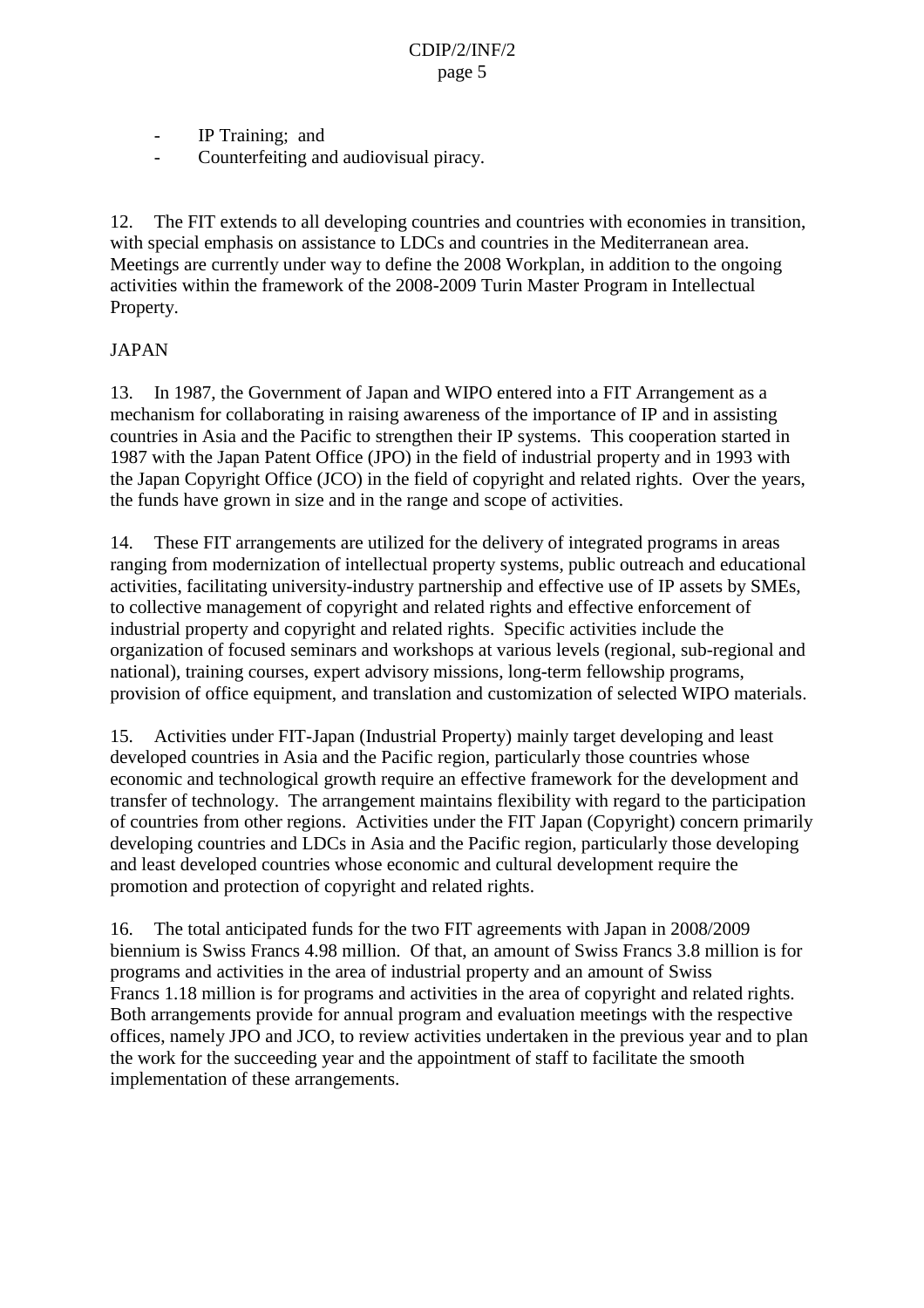#### REPUBLIC OF KOREA

17. There are two FIT agreements with the Republic of Korea. One is with the Korean Intellectual Property Office (KIPO) relating to industrial property (IP) and the other with the Ministry of Culture, Sports and Tourism (MCST) in relation to copyright and related rights (CR&RR).

18. The FIT-KIPO was established in 2004 primarily to provide assistance to developing and least developed countries to increase their capacity to administer and manage industrial property rights for their development needs. The arrangements do not have any limitation with regard to the country coverage. The FIT-MCST (CR&RR) was established in 2006 to assist primarily developing and least developed countries in Asia and the Pacific region to strengthen their capacity to administer and manage copyright and related rights. The areas of cooperation include the enhancement of public knowledge on the emerging issues of CR&RR, development of human resources, strengthening collective management organizations, undertaking studies, promoting adherence to international conventions and treaties on CR&RR and increasing the development of copyright-based industries.

19. Both arrangements provide for annual programming and evaluation meetings with the officials concerned of both KIPO and MCST and the appointment of staff to facilitate the smooth implementation of the arrangements, by monitoring the progress of implementation, and taking appropriate follow-up actions. The contribution under these agreements for the fiscal year 2007-2008 was Swiss Francs 757,549 for the FIT-KIPO (IP) and Swiss Francs 493,835 for the FIT-MCST (CR&RR). The expected total contribution under these Agreements is likely to be in the region of Swiss Francs two million for the 2008-2009 biennium.

#### SPAIN

20. In 2004, the Spanish Government, through the Spanish Patents and Trademarks Office (OEPM), and WIPO established FIT Spain. In this framework, WIPO and OEPM agreed to jointly carry out cooperation activities in the field of industrial property for the Latin American Region. All the activities are developed at the regional/sub-regional level, with the aim to promote sustainable development. WIPO and OEPM establish an annual work plan based on proposals submitted by a number of WIPO's divisions reflecting the needs and demands expressed to them from the Latin American countries or institutions*.*

21. Since 2006 annual work plans have been developed to assist in the formulation of strategies to evaluate and follow up on cooperation activity conducted under FIT Spain. The main strategic goals of FIT Spain are:

- (i) Disclosure and support for IP protection systems in particularly sensitive areas
	- Activities to promote IP systems in SMEs
	- Meetings on the role of universities in the technology innovation process

(ii) Drawing-up of guidelines and harmonization instruments for IP application and management

- Case-law project
- International Patent Classification (IPC) in Spanish project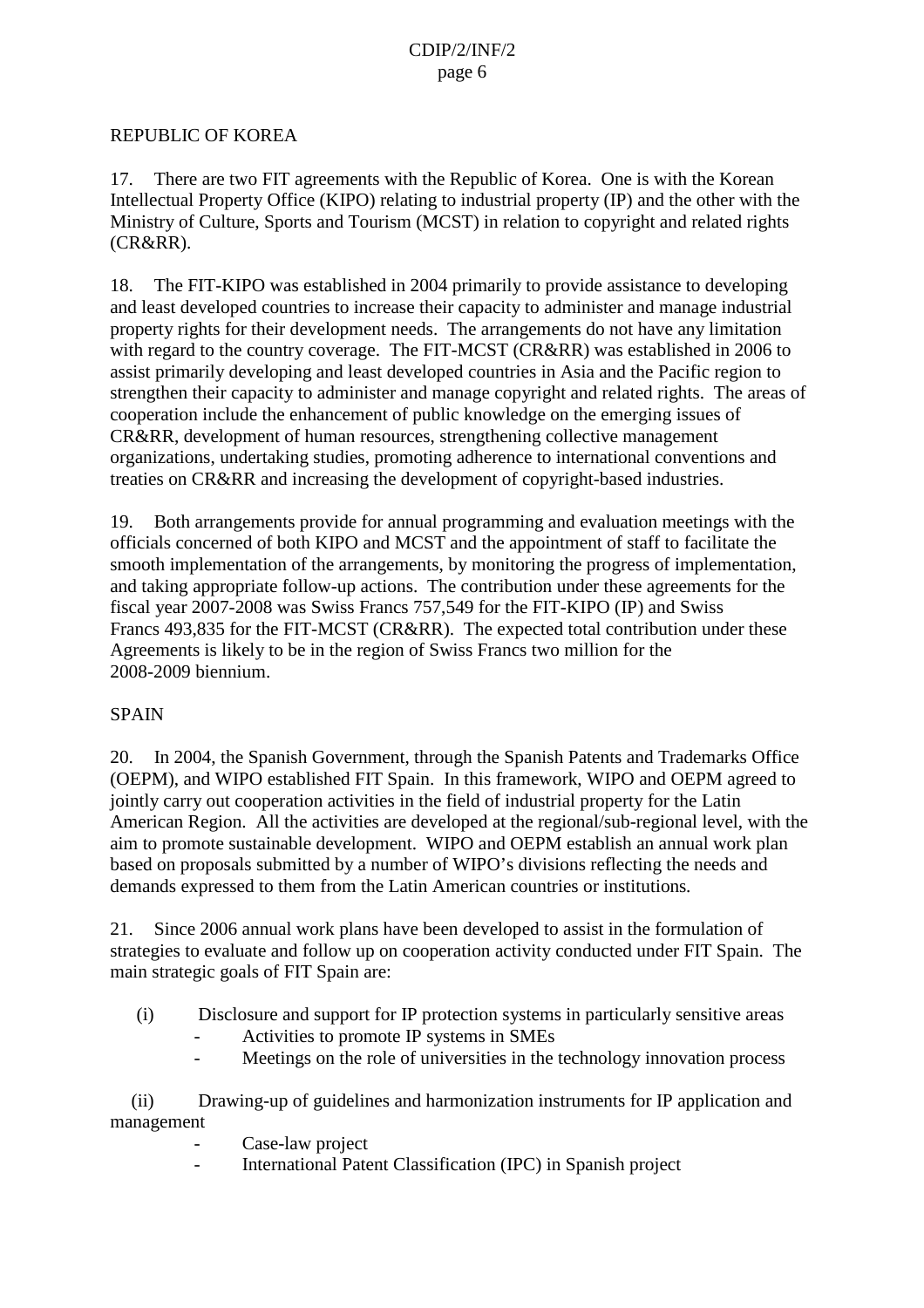- Patent and trademark manuals
- (iii) Cooperation in the strengthening of institutions and training of human resources - Activities intended for judges and prosecutors

Seminars and workshops (traditional knowledge and folklore, PCT, international trademark classifications)

(iv) Dissemination and use of information technology and automation LATIPAT Project, "PCT ROAD" Project, creation of public domain databases

Electronic version of manuals

(v) Translation and dissemination of WIPO publications in Spanish Presence of Spanish at all levels and translation of WIPO material (trademark classifications, PCT material, awareness-raising brochures, etc.)

22. The total anticipated funds available, in the current biennium (2008/2009), for programming under the FIT Agreement with Spain is Swiss Francs 1 million.

# UNITED STATES

23. WIPO and the United States Patent and Trademark Office (USPTO) signed a memorandum of understanding establishing the FIT-US in 2005 with the initial amount of US\$500,000 per year. The objective of the FIT is to support research on the economic importance of copyright in developing countries and countries in transition, on improving research methodologies on the creative industries and on activities that aim at enhancing public awareness on intellectual property. The FIT also facilitates the development of other measurement tools for estimating the potential of the creative sector and the preparation of publications and other appropriate tools for creators. WIPO and USPTO meet quarterly to review work plans, output and budget for activities implemented under the Agreement. At the end of the term of each annual agreement WIPO submits to the USPTO a project evaluation report covering all aspects of the utilization of the fund. An additional Fund-in-Trust with the USPTO was signed in December 2007 for an amount of US\$100,000.

# EUROPEAN UNION

24. Between 2006 and 2008, the European Commission (EC) delivered two Trade Related Technical Assistance (TRTA) projects for Pakistan and Sri Lanka by means of a collaborative technical implementation with the United Nations Industrial Development Organization (UNIDO) and the International Trade Centre (ITC) for Pakistan and with the ITC for Sri Lanka. As a further delivery mechanism, the ITC sub-contracted the implementation of the intellectual property component of both projects to WIPO. WIPO is also currently in the final stages of concluding an Agreement with the Government of Bangladesh and the EC with respect to a project aimed at modernizing the IP system of Bangladesh.

# (a) EC-Pakistan

25. The aim of the IP component of EC-TRTA for Pakistan was twofold, namely: support for the integrated management of intellectual property (IP), including the setting up of a unified IPR organization; and modernization of the IP system through appropriate legislative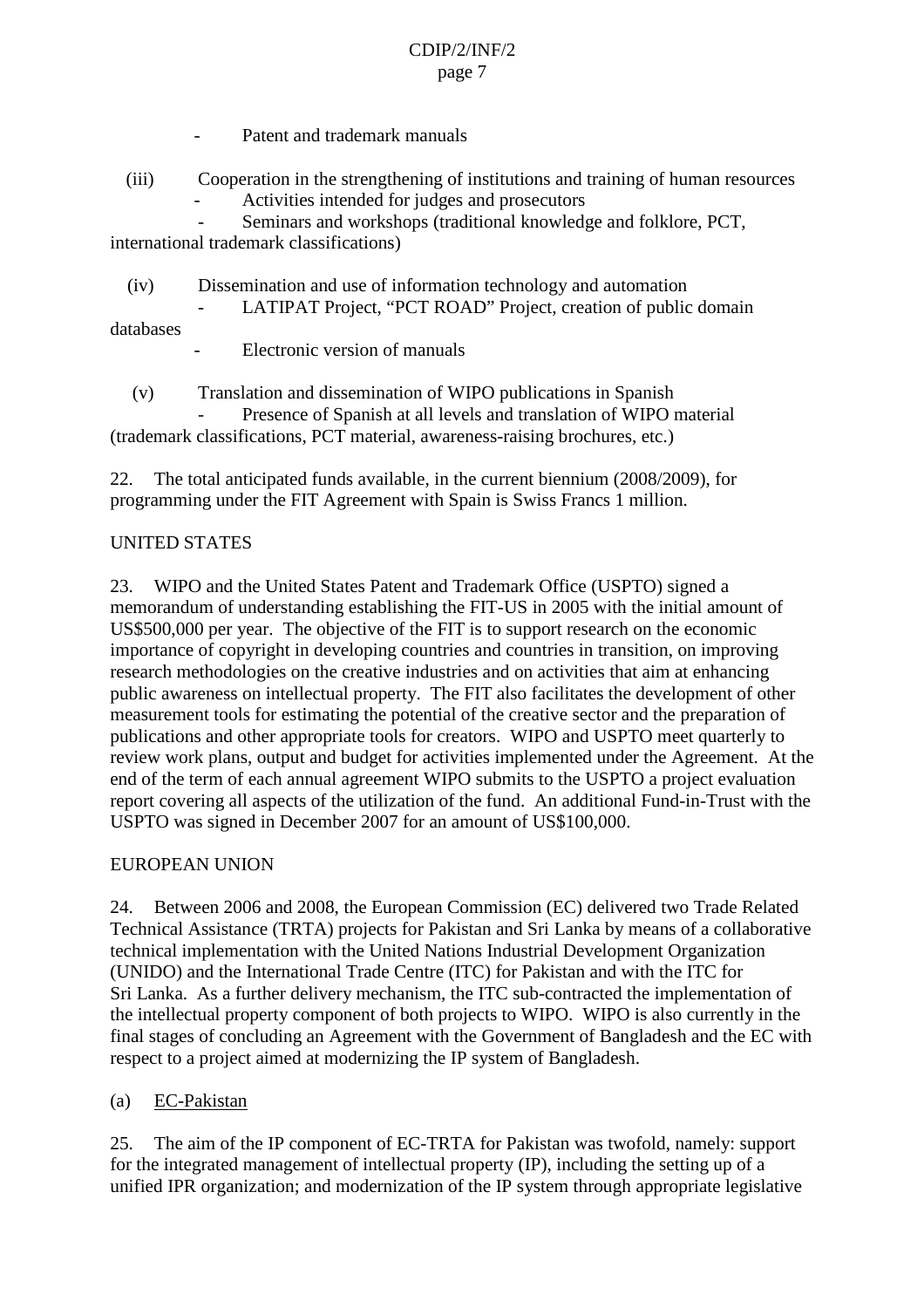advice, strengthening of the functioning of IP offices and enhanced awareness and understanding of IP. With respect to the integrated management of IP, the focus was to underpin the efforts of the Government of Pakistan to achieve a more integrated management of IP, that would result in greater coherence in policy making on IP issues, improve provision of services to users of the IP system, develop human resources of the IP offices, enable systematic programs for increased public awareness, effective enforcement of IPRs, and informed participation by Pakistan in international negotiations on IP issues.

26. With regard to the strengthening of the IP system and offices in Pakistan, the focus of the activities was on issues of priority interest to the country, such as the need to protect geographical indications, train examiners of trade mark and patent offices; automate the functioning of these offices, enhance the level of IP teaching, increase understanding of IP issues such as the protection of designs, and strengthening enforcement capabilities. The desired cumulative effect of these activities was to strengthen the functioning of the IP system as a whole, thereby enabling the country to derive greater benefits from IP and to fulfill international obligations in this area.

27. The total cost of the IP component of the EC-TRTA Project for Pakistan was estimated at Euro 448,782 of which 90% was met out of EC funds and 10% by WIPO.

#### (b) EC-Sri Lanka

28. The IP Component of the EC-TRTA Project for Sri Lanka was estimated at US\$129,366. The project focused on facilitating registration and post-registration activities of the National Intellectual Property Office (NIPO) of Sri Lanka, including automation support to NIPO, increasing public knowledge of IP and providing training to police and customs officials in combating piracy and counterfeiting. In this respect the activities of the project were aimed at: (a) re-engineering business processes and procedures, changing work practices and updating and deploying automated solutions in the trademark, patent and industrial design registries as appropriate; (b) conducting a public outreach program via the local TV network to increase knowledge of IP and to emphasize the role of IP in promoting economic, cultural and social development; and (c) providing training to police and customs officials in the effective enforcement of intellectual property rights.

# (c) EC-Bangladesh

29. Based on a detailed project proposal aimed at modernizing the IP system of Bangladesh, a comprehensive national project was prepared and submitted to the European Commission (EC). The Government of Bangladesh and the EC are in the process of finalizing a Financing Agreement which will pave the way for the EC to conclude an implementation arrangement with WIPO. The purpose of the project is to strengthen national capacity to develop, modernize, administer and utilize the IP system to meet national developmental objectives taking into account the relevant international standards, particularly the TRIPS Agreement. The project which is valued at Euro 1.52 million (Euro 1.2 million from the EC, Euro 120,000 from WIPO and contribution in kind to a value of Euro 200,000 from the Government of Bangladesh) will be implemented over a period of three years and seeks to strengthen the enabling infrastructure and the societal framework for utilizing the IP system to foster technological, scientific, industrial, economic and cultural development in Bangladesh. The underlying long-term strategy is to help bring about sustained support for national initiatives, particularly in the private commercial and industrial sectors, and a favorable international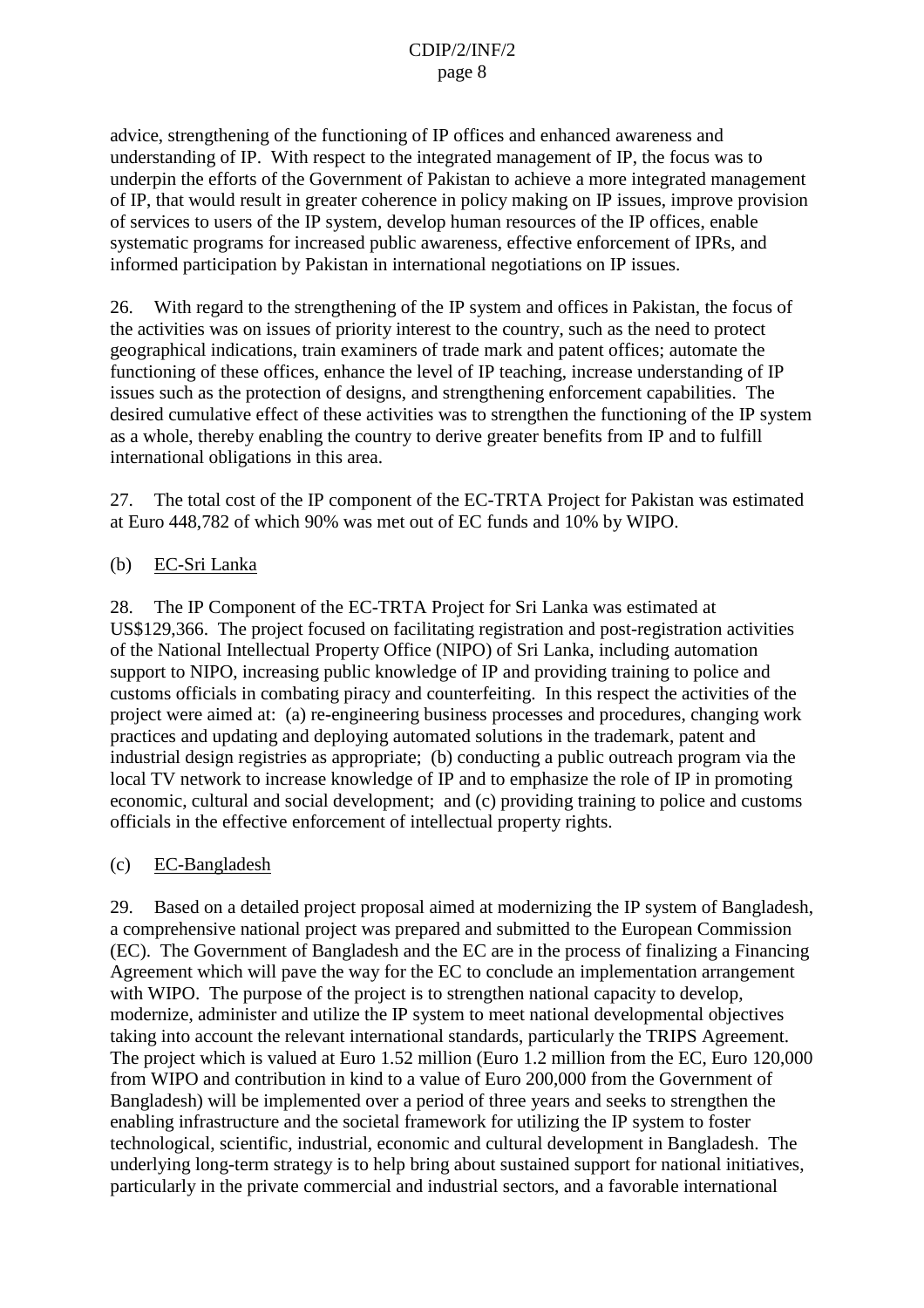economic environment for fully exploiting IPRs. Accordingly, the project proposal contains five main components, namely: (i) modernization of the industrial property system; (ii) modernization of the copyright system; (iii) enforcement of IPRs; (iv) legislative assistance; and (v) awareness building, IP teaching, SMEs and innovation promotion. The project is expected to enter into the implementation phase in the second half of 2008.

#### II. CURRENT EFFORTS TO BROADEN WIPO'S DONOR BASE AND INCREASE AVAILABILITY OF EXTRA-BUDGETARY RESOURCES

30. In November 2006, the decision was taken to establish the Section for the Mobilization of Extra-budgetary Resources (SMER) within the Coordination Sector for External Relations, Industry, Communications and Public Outreach (CSERICPO). This work was initially a function within the Office of the Controller, but the intention to set up a Section for this work was to improve the synergy with WIPO's external relations activities and ensure the most effective and efficient use of resources. The Terms of Reference for SMER were approved by the Director General on March 23, 2007, the main objective of which was to enable WIPO to adopt a more proactive approach to EXBR mobilization and to establish a centralized function which would:

Improve the sharing of information, best practice and organizational policy and strategy with regard to EXBR mobilization;

- Improve reporting mechanisms to better inform Member States of WIPO's EXBR mobilization activities and the use and management of those resources;

- Help ensure a more coordinated approach to the donor community aimed at matching the expressed needs of beneficiary countries with donor priorities and WIPO activities.

31. The SMER's role is to provide an internal service to staff to support and coordinate their efforts to mobilize resources and partnerships, in particular for LDCs. SMER also aims to provide an information service to donors, Member States and other stakeholders. The first elements of this work have been:

- Inclusion of additional information on extra-budgetary resources in the Program and Budget document;

The preparation and coordination of information on extra-budgetary resource mobilization for the CDIP;

The provision of an article for the WIPO Magazine on mobilizing extra-budgetary resources (Issue 5/2007) which was followed by a series of articles on FITs.

Other activities, such as the design and launch of Intranet and Internet information resource tools are currently under development. Initial work to research the priorities of the donor community and match them to the IP needs of developing countries and WIPO's activities is also underway.

32. The various sectors and divisions within WIPO continue to identify partners and donors and to develop partnerships to support their work. In the past 18 months, discussions have taken place with both the multilateral and bilateral donor community (e.g. the World Bank, regional banks, bilateral donors, charitable foundations etc.). It is expected that these and other discussions will gain additional impetus from the adoption of the WIPO Development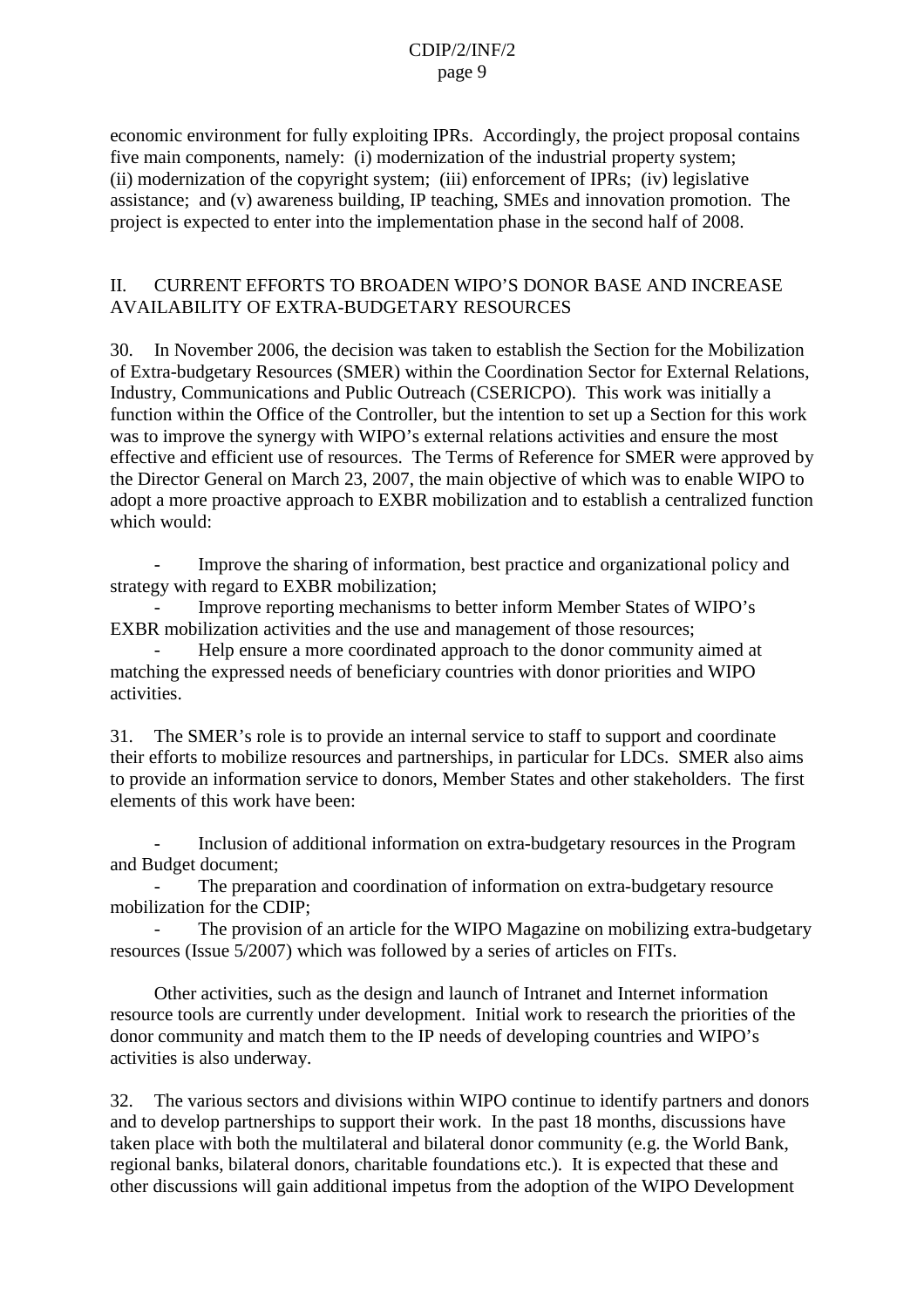Agenda and in particular in the context of recommendation 2 and the need to establish Trust Funds or other Voluntary Funds specifically for LDCs. In that respect, the Government of Japan announced the setting up of a new Japan Funds-in-Trust program for Africa in the amount of 1.1 million Swiss francs with effect from June 1, 2008. This fund will support activities aimed *inter alia* at strengthening the legal and administrative frameworks for Intellectual Property (IP) protection, modernize IP infrastructure to ensure high quality service to users, share the experience of Japanese SMEs and experts in business-oriented IP management and human resource development.

# III. OPTIONS AND ISSUES REGARDING POSSIBLE FUTURE ACTIVITIES RELATED TO THE MOBILIZATION, MANAGEMENT AND UTILIZATION OF EXTRA-BUDGETARY RESOURCES

33. Recommendation 2 of the WIPO Development Agenda calls in particular for the mobilization of resources and the establishment of Trust Funds or other Voluntary Funds specifically for LDCs, while continuing to accord high priority to finance activities in Africa, to promote, *inter alia*, the legal, commercial, cultural and economic exploitation of intellectual property in these countries. The establishment of the Japan FIT for Africa is the first specific initiative taken after the adoption of this recommendation. WIPO would welcome contributions from other donors to establish similar funds to support this recommendation. There are a number of options for how such funds might be managed, such as the establishment of a multi-donor fund with a geographic focus on LDCs or/and on Africa, or the creation of project funds targeted at the requirements of the recommendation and the specific needs of beneficiary countries as well as donor priorities. Section A below, explores how such funding might be managed and the consultation mechanisms to support such voluntary funding arrangements.

# A. CONSULTATION MECHANISMS

34. As outlined in Section I of this paper, extra-budgetary resources are currently managed as a series of Funds-in-Trust and the existing consultation mechanisms are also briefly described for each FIT in Section I. These consultation mechanisms are aimed at reflecting the overall mandate of the organization and ensuring that all activities undertaken are demand driven. In addition, these mechanisms develop activities funded by EXBR which are complementary to activities undertaken within the framework of the WIPO Program and Budget and as such offer the greatest possible synergies with Workplans funded from the regular budget to ensure the economic, effective and efficient use of resources. Current work to improve the reporting and sharing of information with WIPO Member States on the use of EXBR is intended to help provide greater transparency to all WIPO stakeholders with regard to the use of EXBR. The proposal to organize a donor conference, explored further below, might also offer opportunities for wider engagement with respect to EXBR.

35. The establishment of multi-donor funds or project funds as referred to in paragraph 33 aimed at meeting Recommendation 2 might present opportunities for different consultation and monitoring mechanisms. These alternatives include multi-donor funds focused on a geographic or thematic/project basis, or the possibility of the increased integration of EXBR into the regular Program and Budget; though the latter option would require further study and consideration by the Program and Budget Committee in terms of its feasibility and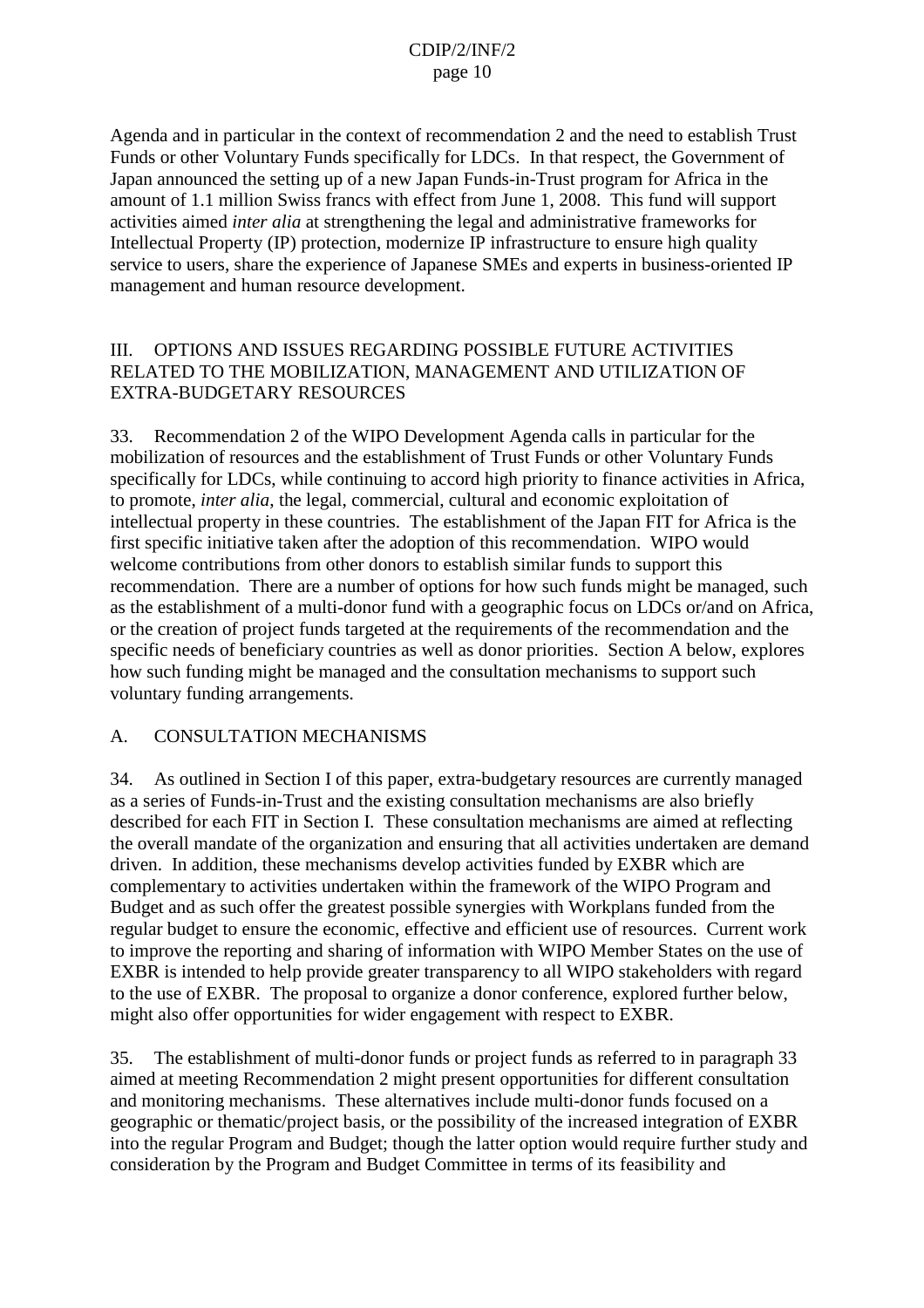compliance with WIPO Financial Regulations and Rules. These options are briefly explored below for information of the Member States.

# (i) Geographic or Thematic Funds

36. The WIPO Voluntary Fund for Accredited Indigenous and Local Communities is an example of a multi-donor Fund. The Fund was established exclusively to finance the participation in the work of the WIPO Intergovernmental Committee on Intellectual Property and Genetic Resources, Traditional Knowledge and Folklore ("the IGC Committee") and other related activities of WIPO of the nominated representatives of accredited observers which represent indigenous or local communities, or otherwise represent customary holders or custodians of traditional knowledge or traditional cultural expressions. An independent Advisory Board makes binding recommendations on the choice of beneficiaries of the Fund to the Director General who is the manager of the Fund in accordance with its rules. The Advisory Board comprises nine members: five members from the delegations of Member States of the IGC Committee reflecting an appropriate geographical balance; three members from accredited observers representing indigenous and local communities or other customary holders or custodians of TK or TCEs; and, the Chair, or one of the Vice-Chairs of the IGC Committee, appointed in an ex officio capacity.

37. If a multi-donor fund with a geographic focus, for example on LDCs or Africa (or both), were to be established, a consultation mechanism along these lines involving in that case donors and beneficiaries might provide an option for the management of the Fund. Similarly, a multi-donor fund could be focused on a project or thematic basis and a similar consultation mechanism might be envisaged. If this were considered an option, Member States may wish to consider ways to ensure coherence with the Program and Budget process and to ensure individual donor reporting requirements would not become administratively burdensome.

# (ii) Increased integration of EXBR to regular Program and Budget

38. Another alternative to the management of EXBR as a series of separate Funds-in-Trust Agreements would be to increase the integration of EXBR into the Program and Budget of the Organization. However, this option has broader implications and would, therefore, require a comprehensive study of its feasibility and compliance with the Financial Regulations and Rules and review by the Program and Budget Committee for recommendation to the General Assembly.

# B. DONOR CONFERENCE

39. At its First Session, the CDIP considered the possibility of the Secretariat organizing a donor conference and requested further information regarding the possible scope and format of such an event. Earlier, the Secretariat organized a one-day Informal Consultation Meeting for FIT Donors on September 22, 2006. This event provided an opportunity for donors to exchange views on the various arrangements which currently exist for managing extra-budgetary resources. A number of the suggestions from that meeting have been reflected in the work that has since been undertaken by the Secretariat. The meeting also agreed that there would be value in convening further such Informal Consultation meetings for donors. The Secretariat has been considering the idea of expanding a possible future meeting to involve potential donors, beneficiaries and other WIPO stakeholders. The initial thinking was that such an event could provide a forum for Member States to exchange views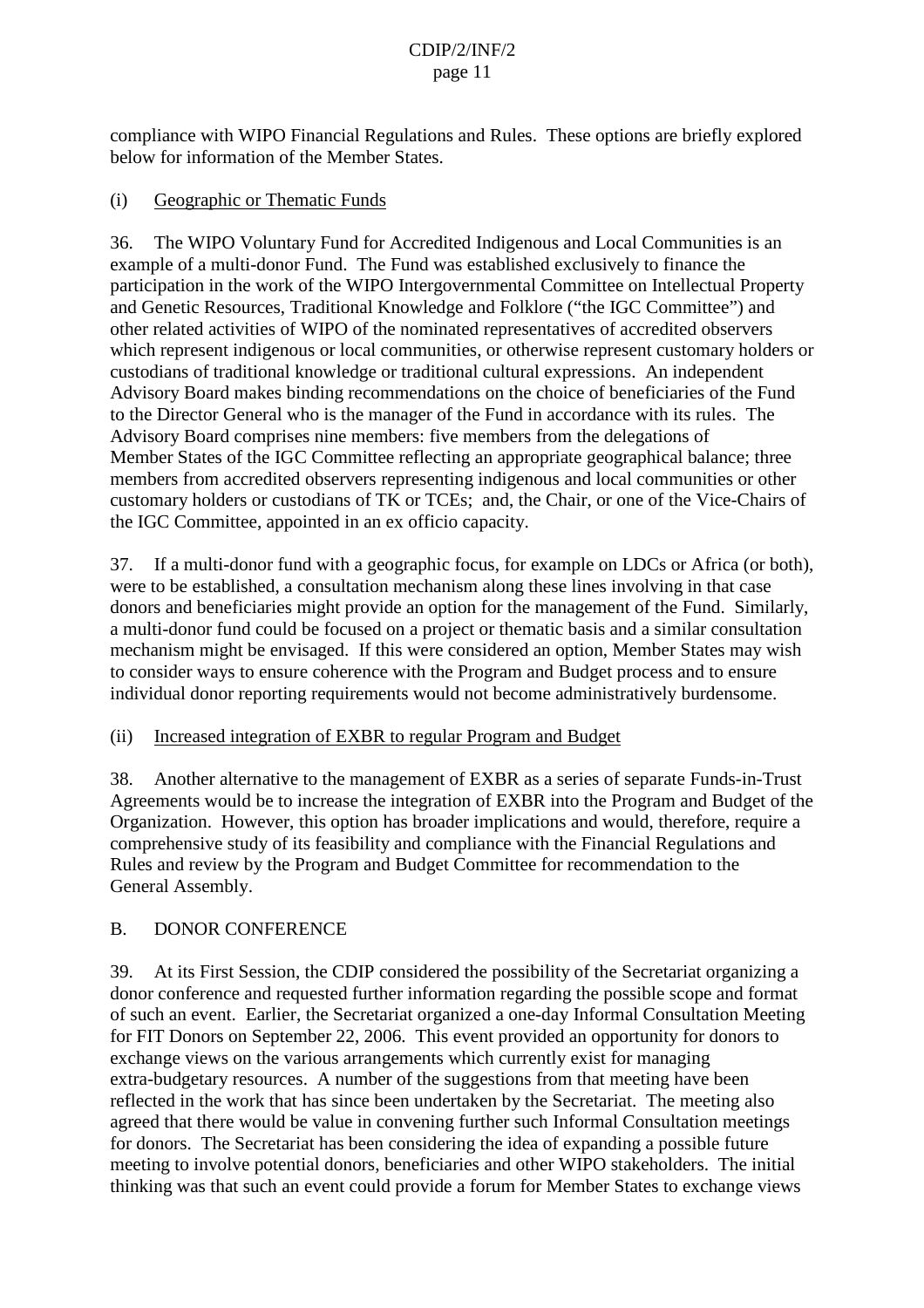on ways to increase the availability of EXBR to WIPO to help meet the needs of developing countries, including LDCs, and countries with economies in transition, through increased technical assistance and capacity building work.

40. The objectives of a donor conference now proposed would be:

(i) To increase EXBR and partnerships in support of WIPO activities as mandated in the approved Program and Budget, in particular for LDCs, while continuing to accord high priority to finance activities in Africa;

(ii) To apprise donors about the adopted recommendations under the WIPO Development Agenda;

(iii) To learn and apply experiences from other organizations with respect to the mobilization and management of EXBR at WIPO.

41. The possible scope and format for such a Conference is set out in the Table below.

| DAY 1            | PROPOSED FORMAT                                                                                                                                             |  |  |
|------------------|-------------------------------------------------------------------------------------------------------------------------------------------------------------|--|--|
|                  | Presentations on technical assistance activities by WIPO's sectors<br>(i)<br>with a specific focus on activities related to the WIPO Development<br>Agenda; |  |  |
|                  | (ii)<br>Presentations by Developing Countries identifying priority areas;                                                                                   |  |  |
|                  | Presentations by donors on their funding priorities;<br>(iii)                                                                                               |  |  |
| DAY <sub>2</sub> |                                                                                                                                                             |  |  |
|                  | Discussion of possible initiatives related to the mobilization of<br>(iv)<br>voluntary contributions at WIPO;                                               |  |  |
|                  | Concluding Session.<br>(v)                                                                                                                                  |  |  |

42. As an indication, a donor conference in Geneva lasting 2 days would cost approximately Swiss francs 140,000. The costs of hosting this event in a location outside Geneva may differ from this, depending on arrangements agreed with the host country. Subject to the further consideration of this issue by the CDIP, and given the possible budgetary implications, the Secretariat would, if requested, prepare a proposal for consideration and decision by the WIPO Assemblies at its Forty Fifth Series of Meetings from September 22 to 30, 2008.

*43. The Committee is invited to take note of the information contained in this document.*

[Annex follows]